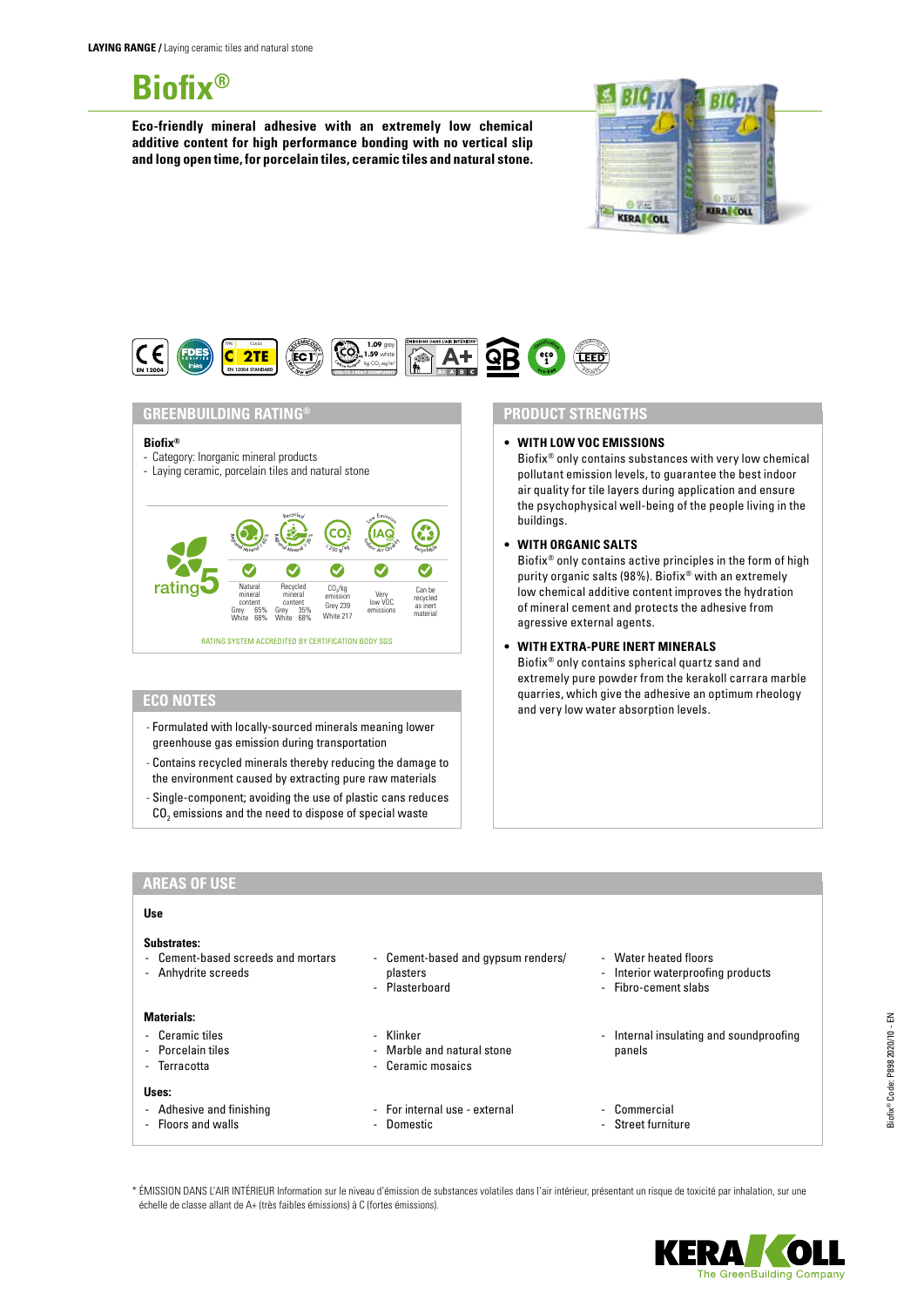# **INSTRUCTIONS FOR USE**

#### **Preparation of the substrate**

All substrates must be level, cured, undamaged, compact, rigid, resistant, dry and free from any debonding agents and from damp rising. It is good practice to dampen highly absorbent concrete substrates or apply a coat of Primer A Eco.

#### **Adhesive preparation**

Mixing water (EN 12004-2): -Grey ≈ 30.5% – 32.5% by weight -White Shock ≈ 31% – 33% by weight

Mixing water on-site  $-Grey$  ≈ 8  $\ell$  / 1 bag -White Shock  $\approx 8\ell/1$  bag

The amount of water to be added, indicated on the packaging, is an approximate guide. It is possible to obtain mixtures with consistency of variable thixotropy according to the application to be made.

#### **Application**

To guarantee structural adhesion it is necessary to apply a layer of adhesive sufficient to cover the entire back of the coating material. Large, rectangular sizes with sides > 60 cm and low thickness sheets may require adhesive to be applied directly to the back of the material.

Check samples to make sure the adhesive has been transferred to the back of the material.

Create elastic expansion joints:

- ≈ 10 m² in external applications,

 $\approx$  25 m<sup>2</sup> in internal applications,

- every 8 metres in long, narrow applications.

Respect all structural, fractionizing and perimeter joints present in the substrates.

# **SPECIAL NOTES**

#### **Pre-treatment of special substrates**

Gypsum-based plasters/renders, anhydrite screeds and cellular concrete, for internal use: Primer A Eco Vinyl sheets for interior use: Keragrip Eco *Please see the technical data sheet on how to use the Primers properly.*

#### **Materials and special substrates**

**Marble and natural stone:** subject to deformation or staining due to water absorption, they require a quick-setting or reactive adhesive. Marble and natural stone in general may have characteristics that vary even with reference to materials of the same chemical and physical nature. For this reason it is essential you consult Kerakoll Global Service to request specific indications or to carry out a test on a sample of the material.

In the absence of specific indications from the manufacturer, natural stone slabs with reinforcement layers, in the form of resin coating, polymer mesh, matting, etc. or treatments (for example damp courses, etc.) applied on the laying surface must be tested in advance to ensure they are compatible with the adhesive.

Check for the presence of any really consistent traces of rock dust created during cutting, and remove them if found.

#### **Special applications**

Insulating and soundproofing panels applied using spot adhesion as recommended by the manufacturers. Plasterboard and fibro-cement slabs must be firmly anchored to specific metal frames.

#### **Do not use**

On timber, metal, plastic or resilient materials, deformable substrates or subject to vibrations.

On screeds, plasters/renders, concrete not yet cured and affected by important drying shrinkage.

- On smooth prefabricated concrete.
- On heated floors.
- When applied over old flooring.
- On organic-based waterproofing products (such as RM according to EN 14891).